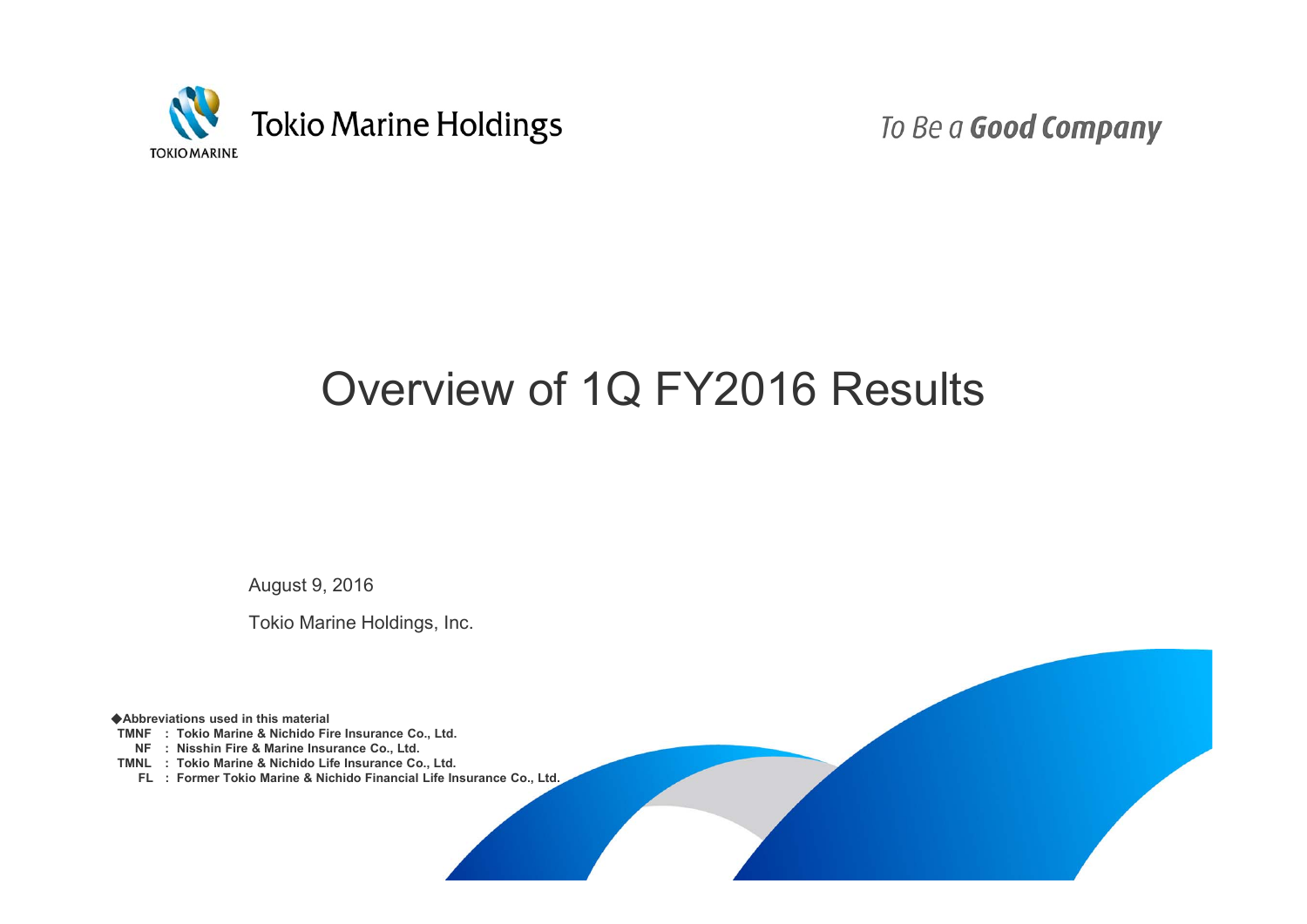## **Table of Contents**



### ■ **1Q FY2016 Results**

| <b>Consolidated Results</b><br>- Overview<br>- Ordinary Profit                                                                                                         |               |
|------------------------------------------------------------------------------------------------------------------------------------------------------------------------|---------------|
| <b>Adjusted Net Income</b><br>- Adjusted Net Income                                                                                                                    |               |
| <b>Domestic Non-Life</b><br>- TMNF Financial Results<br>- TMNF Combined Ratio<br><b>TMNF NPW &amp; Loss Ratio</b><br>- TMNF Asset Management<br>- NF Financial Results | $\frac{1}{1}$ |
| <b>Domestic Life</b><br>- TMNL Financial Results                                                                                                                       |               |
| <b>International Insurance Business</b><br>- Net Premiums Written<br><b>Business Unit Profits</b><br>$\sim$<br>- North America (Breakdown)                             |               |

|                                                | <reference></reference>                                | FX rate (USD/JPY)<br>FY2016<br>FY2015                       |                                                             |
|------------------------------------------------|--------------------------------------------------------|-------------------------------------------------------------|-------------------------------------------------------------|
|                                                |                                                        |                                                             |                                                             |
|                                                | End of Jun.<br>(Domestic non-life and life businesses) | JPY 122.45<br>(JPY 2.28 depreciation<br>from end-Mar. 2015) | JPY 102.91<br>(JPY 9.77 appreciation<br>from end-Mar. 2016) |
| Copyright (c) 2016 Tokio Marine Holdings, Inc. | End of Mar.<br>(International insurance business)      | JPY 120.17<br>(JPY 0.38 appreciation<br>from end-Dec. 2014) | JPY 112.68<br>(JPY 7.93 appreciation<br>from end-Dec. 2015) |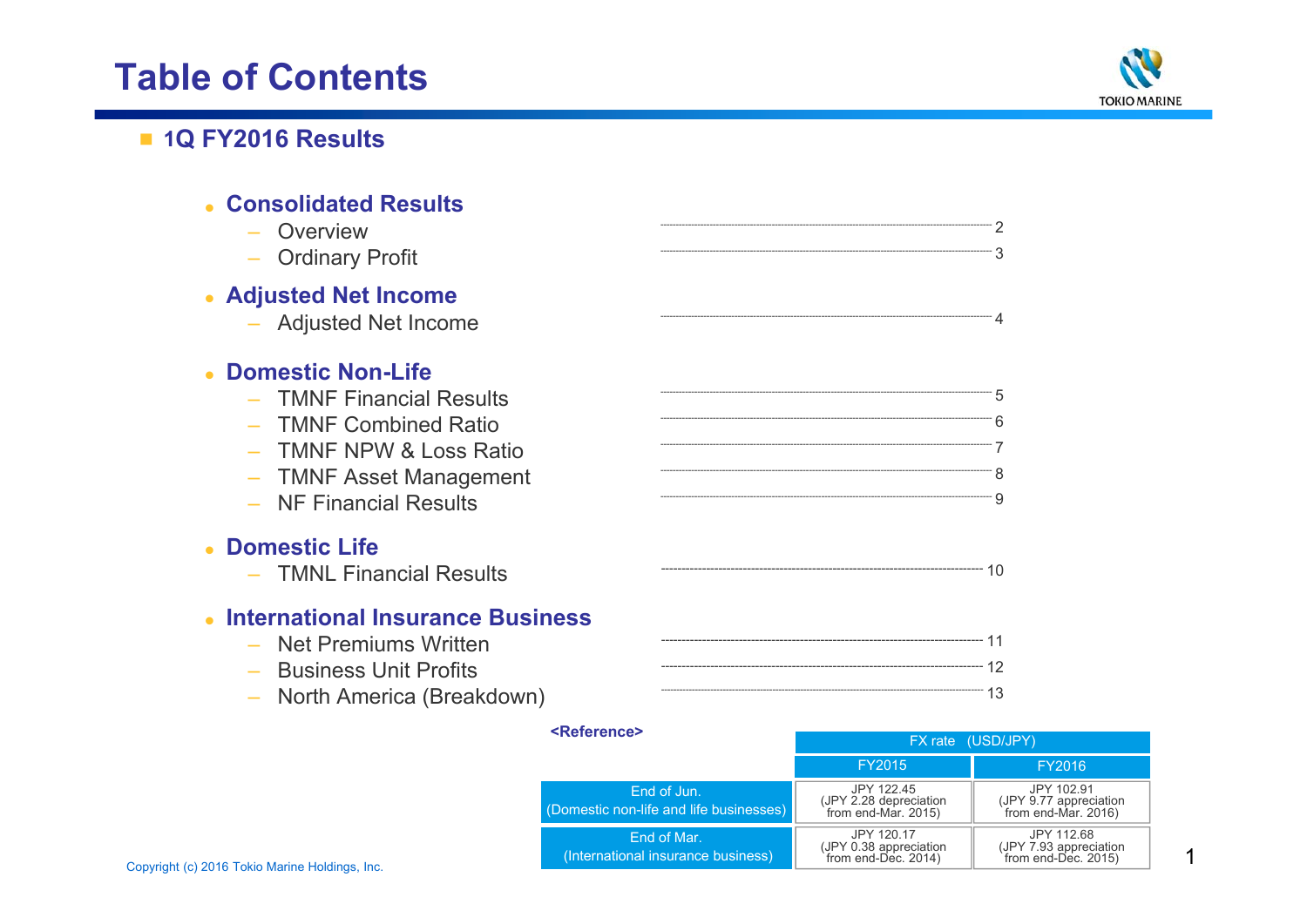### **Consolidated Results Overview (1) 1Q FY2016 Results - Consolidated Results- <sup>1</sup> Consolidated**



- $\blacksquare$  Net premiums written: Increased mainly due to HCC consolidation despite the appreciation of the yen
- Life insurance premiums: Increased due to an increase in in-force policies and a decrease in surrender of variable annuities in domestic life business as well as HCC consolidation, etc.
- Both ordinary profit and net income attributable to owners of the parent increased due to a lowering of the provision rate for catastrophe loss reserves and an increase in gains on sales of securities at TMNF, despite an increase in net incurred losses relating to natural catastrophes at domestic non-life
- Adjusted net income which excludes the effect of provision for catastrophe loss reserves and amortization of goodwill associated with HCC, etc., increased





| YoY                  |
|----------------------|
|                      |
| $\%$<br>Change       |
| 281.2<br>$+25.6%$    |
| 53.1<br>+ 6.3%       |
| 206.6<br>$+2,455.1%$ |
|                      |
| 2.0<br>+ 1.6%        |
| $+23.8%$<br>21.8     |
| $-68.9%$<br>$-3.0$   |
| $+97.6%$<br>44       |
| $-10.3$<br>$-24.6%$  |
| $-16.6%$<br>$-0.2$   |
| $-10.5$              |
|                      |
| $+8.7\%$<br>7.7      |
| 23.0<br>$+33.3%$     |
| $-64.1%$<br>$-2.0$   |
|                      |

| Tokio Marine & Nichido                   | 69.0   | 92.0   | 23.0    | $+33.3%$ |
|------------------------------------------|--------|--------|---------|----------|
| Nisshin Fire                             | 3.1    | 1.1    | $-20$   | - 64.1%  |
| Tokio Marine & Nichido Life              | 3.1    | 6.2    | 3.1     | $+99.8%$ |
| Overseas subsidiaries                    | 318    | 26.4   | $-5.4$  | $-172%$  |
| Financial and general                    | 0.9    | 0.8    | $-0.0$  | $-10.2%$ |
| Others (Consolidation adjustments, etc.) | - 18 7 | $-294$ | $-10.6$ |          |

| <b>KPI for the Group Total</b> |  |      |
|--------------------------------|--|------|
| ■Adiusted net income           |  | 2.3% |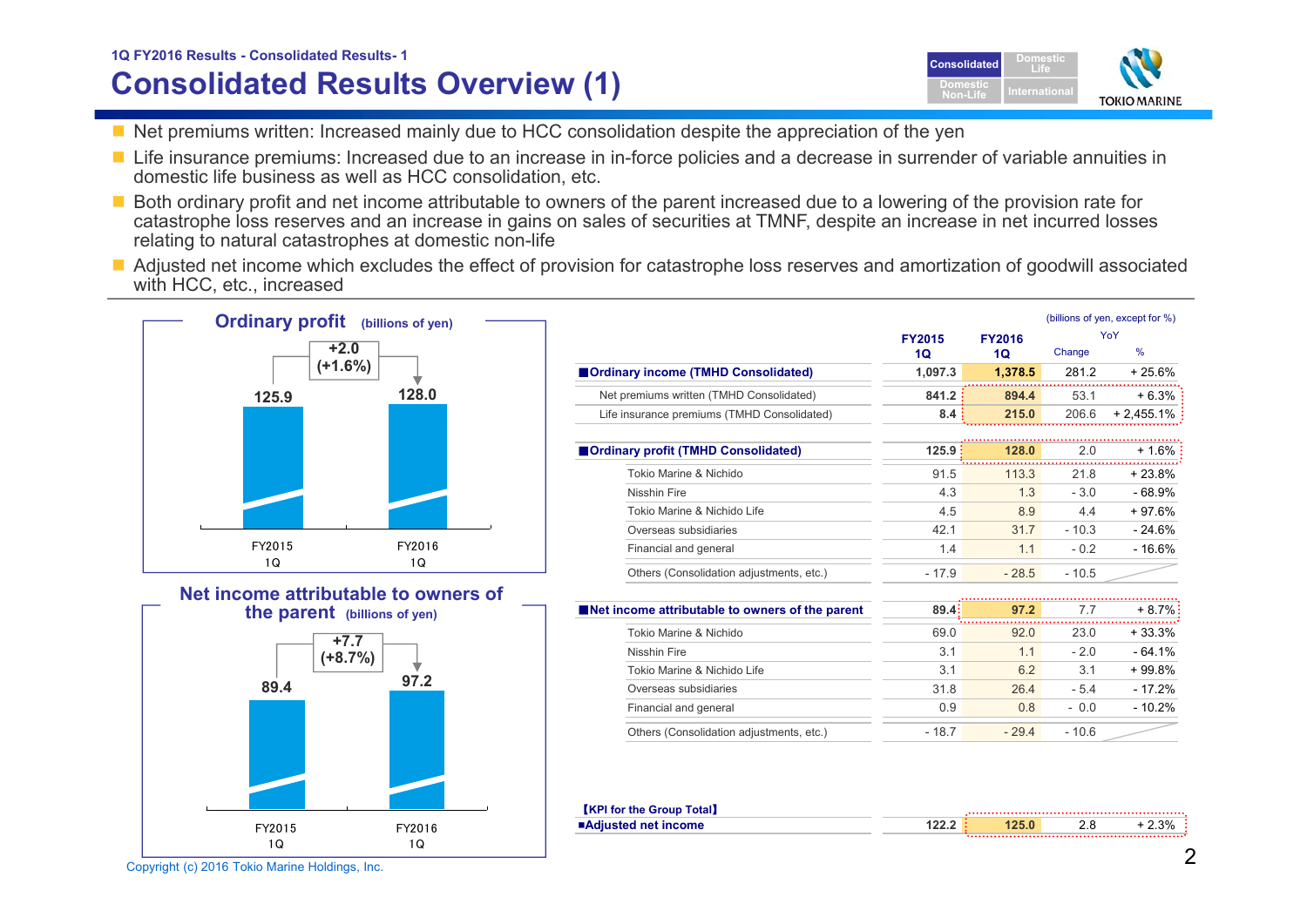### **Consolidated Results Overview (2) 1Q FY2016 Results - Consolidated Results- 2**



### Ordinary Profit (billions of yen)



On this page, figures of each business domain are calculated as follows, and they differ form segment information in the Summary Report.

- DNL (Domestic Non-life) : Total of TMNF and NF
- DL (Domestic life) : Total of TMNL
- Ovs (Overseas subsidiaries)
- F&G (Financial & General)
- Adj, etc (Consolidation adjustments, etc.)
	- : Total of the followings: i) purchase method adjustments
		- ii) amortization of goodwill and negative goodwill iii) others (elimination, etc.)
- — Domestic Non-Life
	- TMNF: Increased by ¥21.8B YoY
		- $\bullet$  Underwriting profit increased despite an increase in net incurred losses relating to natural catastrophes mainly due to:
			- i. Increase in net premiums earned
			- ii. Decrease in net provision for catastrophe loss reserves
		- $\bullet$  Net investment income and other increased mainly due to an increase in gains on sales of securities despite a decrease in dividends from domestic subsidiaries and business-related equities
		- NF: Decreased by ¥3.0B YoY
		- $\bullet$  Decreased mainly due to an increase in provision for underwriting reserves

### Domestic Life

 $\bullet$  Increased due to a decrease in provision for underwriting reserves and an improvement in gains/losses on sales of securities, etc.

#### Overseas Subsidiaries

- $\bullet$  Decreased mainly due to the appreciation of the yen and realizing capital losses on bonds associated with proactive risk reduction at Delphi despite profit contribution from HCC consolidation
- Consolidation Adjustments, etc.
	- $\bullet$  Negative adjustment increased mainly due to an increase in amortization of goodwill associated with HCC consolidation, etc.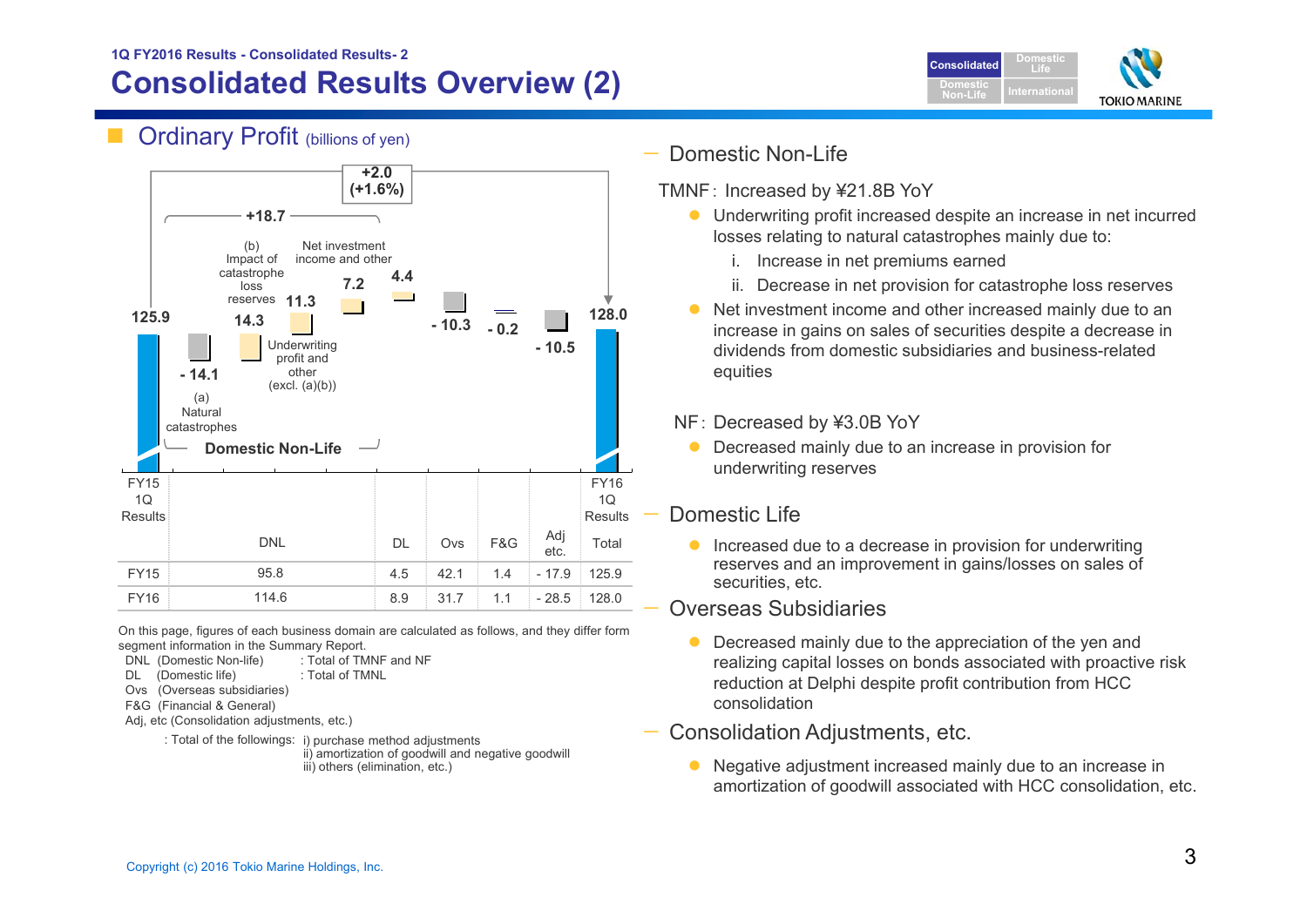## **1Q FY2016 Results - Adjusted Net Income Adjusted Net Income (Group Total)**



### ■ Adjusted Net Income for 1Q FY2016 increased by ¥2.8B YoY to ¥125.0B

#### •**Reconciliation\*1**

|                                                                                                                                                                         |                                       |                                       | (billions of yen)    |
|-------------------------------------------------------------------------------------------------------------------------------------------------------------------------|---------------------------------------|---------------------------------------|----------------------|
| Note: Factors positive to profit are<br>showed with "plus signs"                                                                                                        | <b>FY2015</b><br>1Q<br><b>Results</b> | <b>FY2016</b><br>1Q<br><b>Results</b> | YoY<br><b>Change</b> |
| Net income attributable to owners of the parent<br>(consolidated)                                                                                                       | 89.4                                  | 97.2                                  | 7.7                  |
| Provision for catastrophe loss reserves <sup>2</sup>                                                                                                                    | $+24.0$                               | $+14.0$                               | $-10.0$              |
| Provision for contingency reserves <sup>2</sup>                                                                                                                         | $+0.3$                                | $-0.2$                                | $-0.5$               |
| Provision for price fluctuation reserves <sup>"2</sup>                                                                                                                  | $+0.6$                                | $+0.8$                                | 0.2                  |
| Gains or losses on sales or valuation of ALM <sup>*3</sup> bonds and<br>interest rate swaps                                                                             | $-1.1$                                | $-4.9$                                | $-3.8$               |
| Gains or losses on sales or valuation of fixed assets and<br>business investment equities<br>(FY2015 Results: Gains or losses on sales or valuation of fixed<br>assets) | $+1.0$                                | $-4.5$                                | $-5.5$               |
| Amortization of goodwill and other intangible fixed assets                                                                                                              | $+7.9$                                | $+23.1$                               | 15.2                 |
| Other extraordinary gains/losses,<br>valuation allowances, etc.                                                                                                         | 0.0                                   | $-0.4$                                | $-0.4$               |
| <b>Adjusted Net Income</b>                                                                                                                                              | 122.2                                 | 125.0                                 | 2.8                  |

\*1: Each adjustment is on an after-tax basis

- \*2: Reversals are subtracted
- \*3: ALM: Asset Liability Management. Excluded as counter balance items against market value fluctuations of liabilities under ALM

#### — Changes in reconciliation YoY

**N** Though net provision for catastrophe loss reserves decreased due to lowering of provision rate in auto group at TMNF, etc. this effect is excluded in adjusted net income

**7** Though amortization of goodwill and other intangible fixed assets associated with HCC increased, this effect is excluded in adjusted net income

#### $\bullet$ **Definition of Adjusted Net Income**

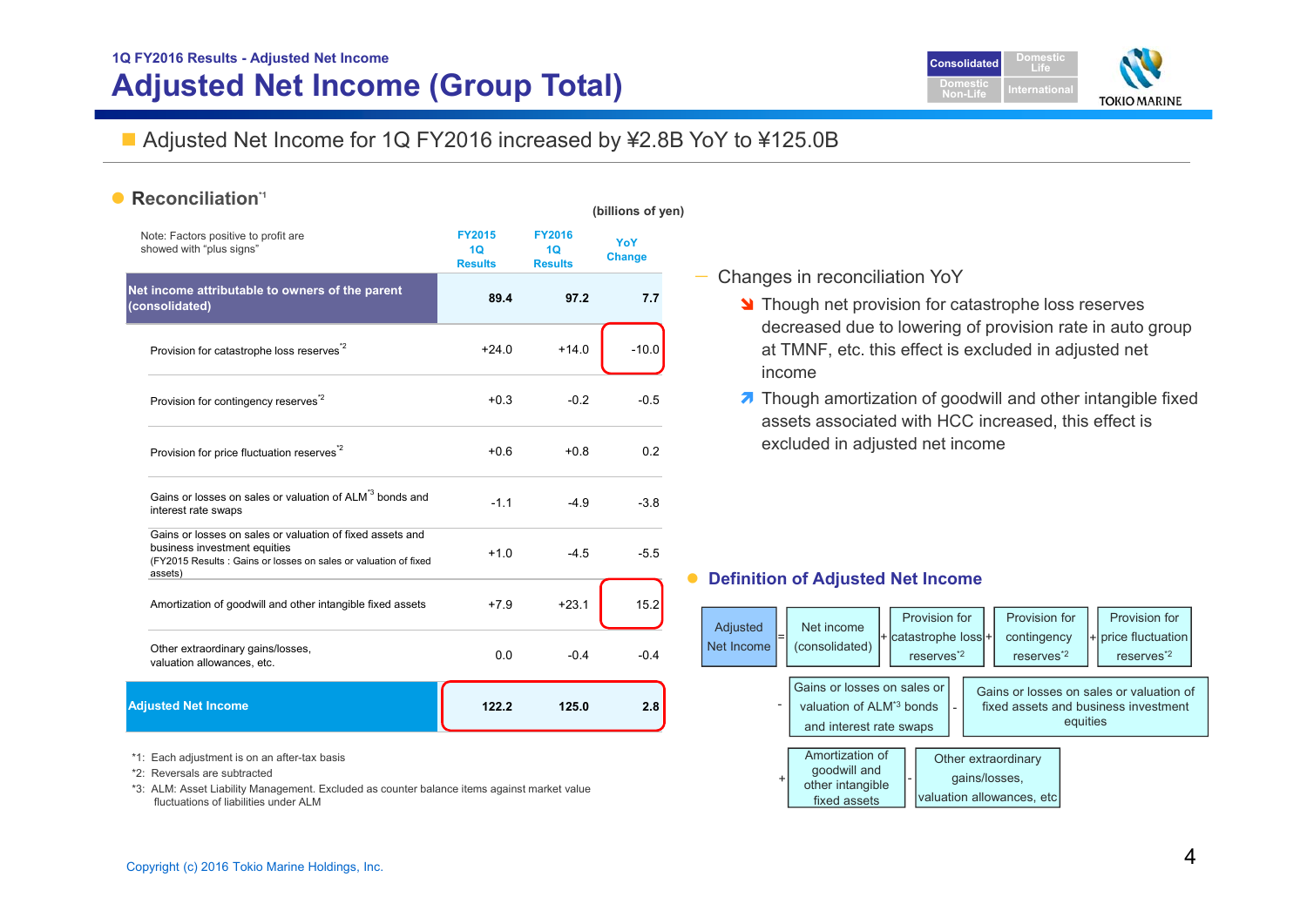## **TMNF Financial Results**



## **Changes in Major P/L Items** (billions of yen)

|                                                                                          |                             | FY2015                           | FY2016               |               |  |
|------------------------------------------------------------------------------------------|-----------------------------|----------------------------------|----------------------|---------------|--|
|                                                                                          |                             | 1 <sub>O</sub><br><b>Results</b> | 1Q<br><b>Results</b> | YoY<br>Change |  |
| <b>Underwriting profit/loss</b>                                                          |                             | 20.0                             | 36.4                 | 16.3          |  |
| (Underwriting profit/loss: excluding provision/reversal of<br>catastrophe loss reserves) |                             | 52.0                             | 54.1                 | 2.0           |  |
| Net premiums written (Private insurance)                                                 |                             | 465.4                            | 468.4                | 2.9           |  |
| Net premiums earned (Private insurance)                                                  |                             | 438.7                            | 452.5                | 13.8          |  |
| Net incurred losses (Private insurance)*                                                 |                             | $-239.4$                         | $-250.8$             | $-11.4$       |  |
|                                                                                          | Natural catastrophe losses  | $-6.3$                           | $-20.2$              | $-13.8$       |  |
| Provision/Reversal of foreign currency denominated                                       | outstanding claims reserves | $-1.7$                           | 8.6                  | 10.4          |  |
|                                                                                          | Other than above            | $-231.2$                         | $-239.3$             | $-8.0$        |  |
| Business expenses (Private insurance)                                                    |                             | $-151.7$                         | $-150.6$             | 1.0           |  |
| Provision/Reversal of catastrophe loss reserves                                          |                             | $-32.0$                          | $-17.7$              | 14.3          |  |
|                                                                                          | Auto                        | $-22.0$                          | $-8.6$               | 13.4          |  |
|                                                                                          | Fire                        | $-3.3$                           | $-3.0$               | 0.2           |  |
| Net investment income (loss) and other                                                   |                             | 70.9                             | 78.6                 | 7.7           |  |
| Net investment income/loss                                                               |                             | 70.9                             | 83.3                 | 12.3          |  |
| Interest and dividends                                                                   |                             | 57.8                             | 50.3                 | - 7.5         |  |
| Dividends from domestic stocks                                                           |                             | 31.6                             | 26.9                 | $-4.6$        |  |
| Gains/Losses on sales of securities                                                      |                             | 24.3                             | 42.9                 | 18.5          |  |
| Impairment losses on securities                                                          |                             | $-0.4$                           | $-2.5$               | $-2.0$        |  |
| Gains/Losses on derivatives                                                              |                             | 2.5                              | 8.8                  | 6.3           |  |
| <b>Ordinary profit/loss</b>                                                              |                             | 91.5                             | 113.3                | 21.8          |  |
| <b>Extraordinary gains/losses</b>                                                        |                             | $-2.2$                           | 5.0                  | 7.3           |  |
| <b>Net income/loss</b>                                                                   |                             | 69.0                             | 92.0                 | 23.0          |  |

\*Including loss adjustment expenses

1. Plus and minus of the figures in the above table correspond to positive and negative to profit respectively

#### — Underwriting Profit

#### Increased by ¥16.3B YoY to ¥36.4B

- Net premiums written (Private insurance):
	- **1** Increase in auto mainly due to product and rate revisions in the past as well as an increase in the number of policies
	- **N** Decrease in fire mainly due to a decline in unit premiums associated with the shortening of insurance period (See P.7 for details)
- Net incurred losses (Private insurance):
	- Increase in net incurred losses relating to natural catastrophes mainly due to Kumamoto Earthquake
	- **7** Decrease in provision for reserves for foreign currency denominated outstanding claims due to the appreciation of the yen
	- Net incurred losses other than the above increased mainly due to an increase in the number of policies
- **Business expenses (Private insurance):** 
	- **7** Decrease in personnel expenses
- Catastrophe loss reserves:
	- **7** Decrease in net provision mainly due to a lowering of the provision rate in auto group
- Net Investment Income and Other (See P.8 for details)

Increased by ¥7.7B YoY to ¥78.6B due to an increase in gains on sales of securities, etc. despite a decrease in dividends from domestic subsidiaries and business-related equities

— Net Income

Increased by ¥23.0B YoY to ¥92.0B mainly due to the factors above, as well as an increase in gains on sales of fixed assets

<sup>(</sup>Notes)

<sup>2.</sup> Private insurance includes all lines excluding compulsory automobile liability insurance and residential earthquake insurance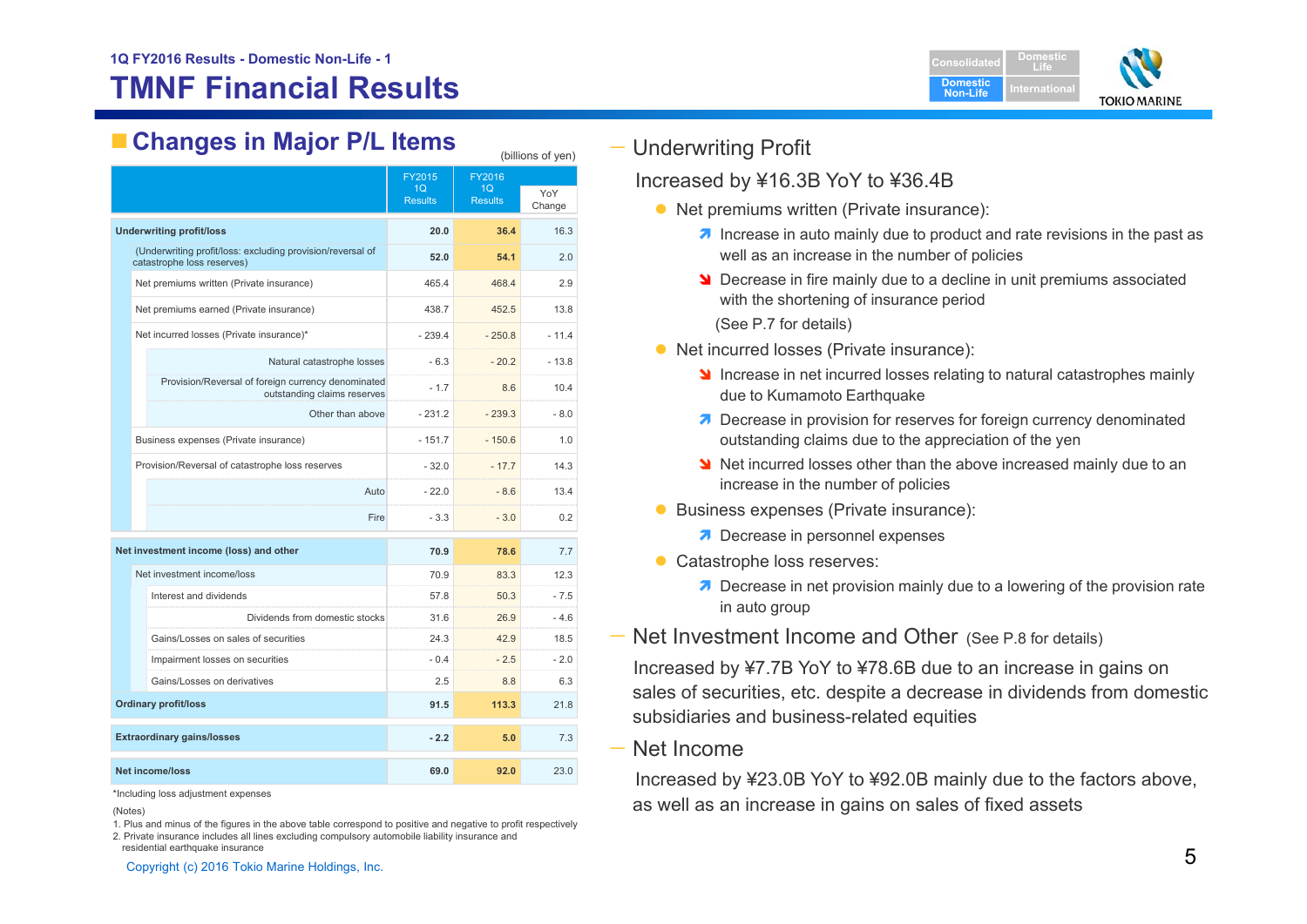## **TMNF Combined Ratio**

■ Combined Ratio (Private insurance: E/I basis)



|             |                                                           |                |                |                | (billions of yen) |
|-------------|-----------------------------------------------------------|----------------|----------------|----------------|-------------------|
|             |                                                           | <b>FY2014</b>  | <b>FY2015</b>  | <b>FY2016</b>  |                   |
|             |                                                           | 1 <sub>O</sub> | 1Q             | 1Q             | YoY               |
|             |                                                           | <b>Results</b> | <b>Results</b> | <b>Results</b> | Change            |
|             | <b>Net premiums written</b>                               | 442.6          | 465.4          | 468.4          | 2.9               |
|             | <b>Net incurred losses</b>                                | 225.2          | 239.4          | 250.8          | 11.4              |
|             | <b>Business expenses</b>                                  | 143.3          | 151.7          | 150.6          | $-1.0$            |
|             | Corporate expenses                                        | 55.3           | 58.8           | 57.5           | $-1.3$            |
|             | Agency commissions                                        | 87.9           | 92.8           | 93.1           | 0.2               |
| (Reference) |                                                           |                |                |                |                   |
|             | <b>Private insurance</b><br>W/P combined ratio*           | 92.9%          | 84.4%          | 85.2%          | 0.8pt             |
|             | <b>Private insurance</b><br>$W/P$ loss ratio <sup>*</sup> | 60.5%          | 51.8%          | 53.0%          | 1.3pt             |

※( ) : YoY Change

- E/I Basis Loss Ratio
	- Increased by 0.9 points YoY to 55.4% mainly due to:

**Domestic Non-Life**

**DomesticLifeI**ternationa

**TOKIO MARINE** 

- **Increase in net incurred losses relating to** natural catastrophes mainly due to Kumamoto Earthquake
- $\overline{\boldsymbol{z}}$  Decrease in provision for reserves for foreign currency denominated outstanding claims due to the appreciation of the yen

#### Expense Ratio

● Improved by 0.4 points YoY to 32.2% mainly due to a decrease in personnel expenses

\* Including loss adjustment expenses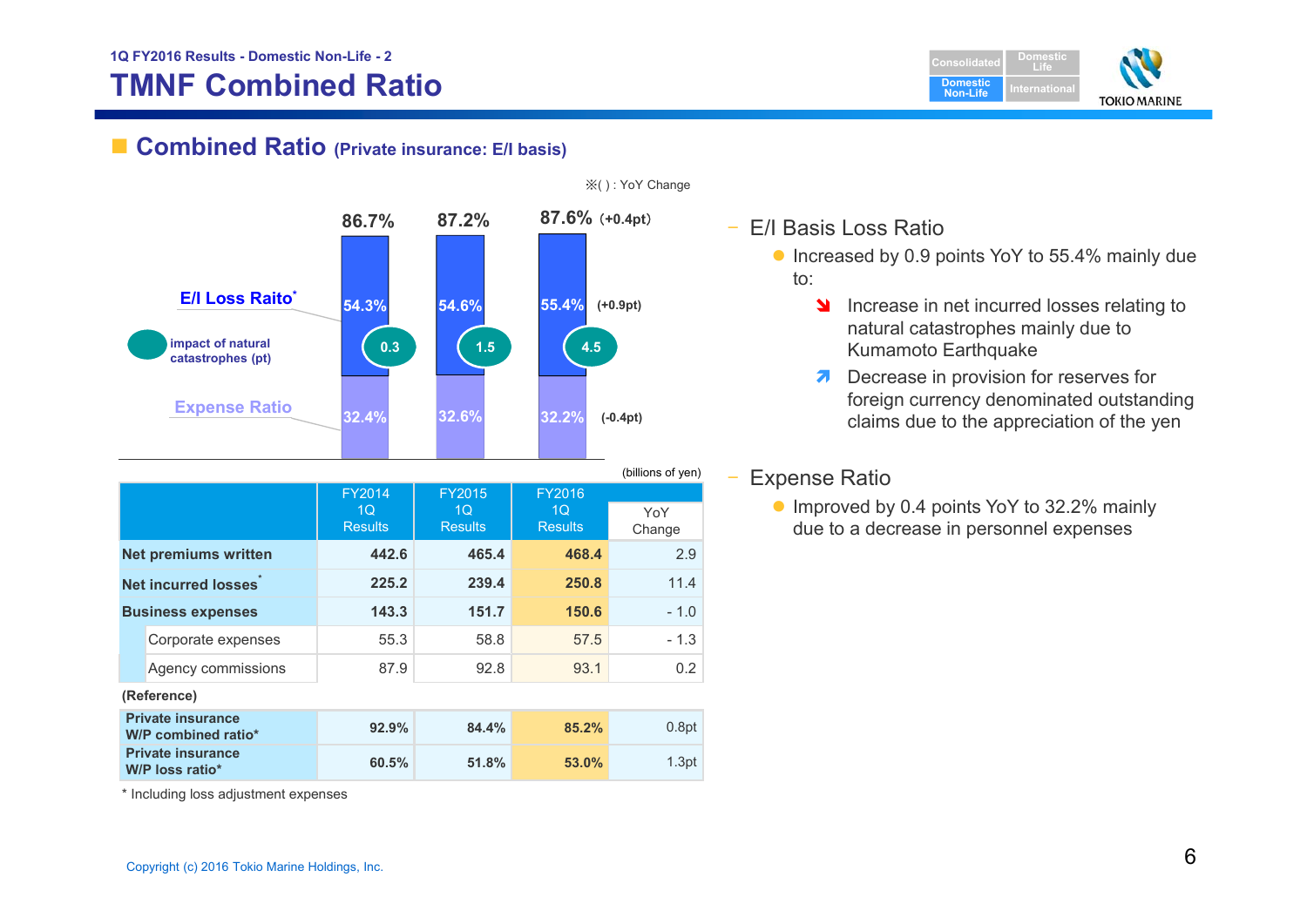

## **Net Premiums Written by Line**

| (billions of yen, except for %)          |                |                |        |         |
|------------------------------------------|----------------|----------------|--------|---------|
|                                          | <b>FY2015</b>  | FY2016         |        |         |
|                                          | 1Q             | 1 <sub>Q</sub> | YoY    |         |
|                                          | <b>Results</b> | <b>Results</b> | Change | %       |
| Fire                                     | 65.5           | 60.3           | $-5.1$ | $-7.9%$ |
| <b>Marine</b>                            | 16.1           | 15.4           | $-0.7$ | $-4.9%$ |
| P.A.                                     | 57.9           | 58.8           | 0.9    | 1.7%    |
| Auto                                     | 258.7          | 265.2          | 6.5    | 2.5%    |
| CALI                                     | 65.7           | 62.5           | $-3.2$ | $-4.9%$ |
| Other                                    | 67.5           | 68.9           | 1.4    | 2.1%    |
| <b>Total</b>                             | 531.6          | 531.4          | $-0.2$ | $-0.0%$ |
| <b>Private insurance</b><br><b>Total</b> | 465.4          | 468.4          | 2.9    | 0.6%    |

■ **E/I Loss Ratio by Line** 

|                                   | <b>FY2015</b><br>FY2016          |                                  |                   |
|-----------------------------------|----------------------------------|----------------------------------|-------------------|
|                                   | 1 <sub>O</sub><br><b>Results</b> | 1 <sub>O</sub><br><b>Results</b> | YoY<br>Change     |
| Fire                              | 44.1%                            | 63.3%                            | 19.2pt            |
| <b>Marine</b>                     | 56.6%                            | 45.7%                            | $-10.9pt$         |
| P.A.                              | 55.9%                            | 54.5%                            | $-1.4pt$          |
| Auto                              | 56.6%                            | 57.2%                            | 0.7 <sub>pt</sub> |
| Other                             | 55.5%                            | 44.6%                            | $-10.9pt$         |
| <b>Private insurance</b><br>Total | 54.6%                            | 55.4%                            | 0.9 <sub>pt</sub> |

Major Factors of Changes in NPW

- $\bullet$  Fire: Decreased mainly due to a decline in unit premiums associated with shortening of insurance period for long-term policies effective from Oct. 2015
- Marine: Decreased mainly due to the appreciation of the yen
- Auto: Increased mainly due to product and rate revisions in the past as well as an increase in the number of policies
- CALI: Decreased mainly due to a decrease in the number of cars with upcoming maturities
- Other: Increased mainly due to revenue growth in "*Super Business Insurance*" and major contracts
- Major Factors of Changes in E/I Loss Ratio
	- $\bullet$  Fire: Increased due to an increase in net incurred losses relating to natural catastrophes mainly due to Kumamoto Earthquake
	- Marine: Improved mainly due to a decease in provision for reserves for foreign currency denominated outstanding claims due to the appreciation of the yen
	- $\bullet$  Auto: Increased mainly due to reflecting the increasing trend of net incurred losses for accidents occurred in past fiscal years. The reflection has been made since last interim
	- Other: Improved mainly due to a decease in provision for reserves for foreign currency denominated outstanding claims due to the appreciation of the yen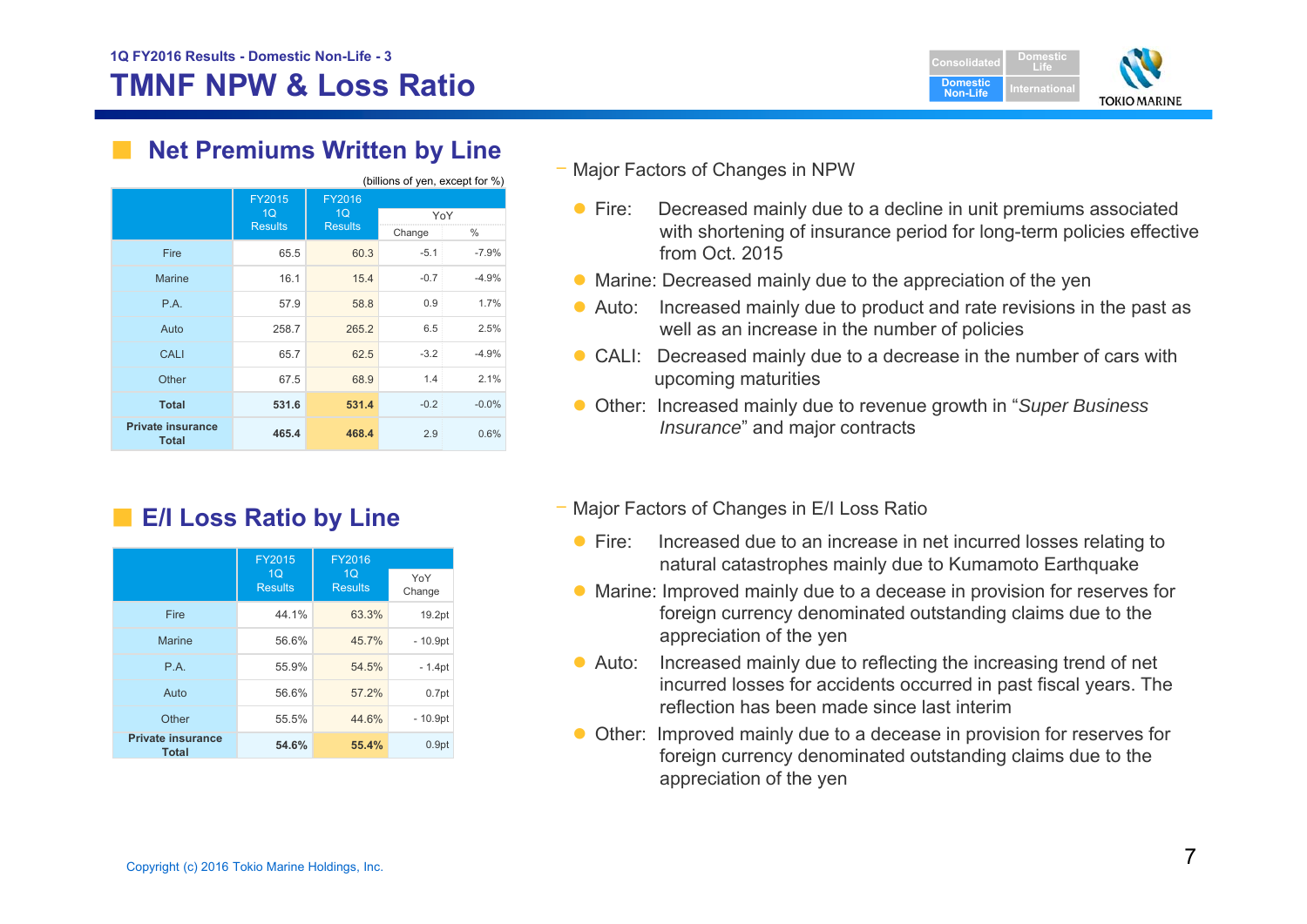## **TMNF Asset Management Results**



## **TMNF Net Investment Income and Other**

| (billions of yen)                                    |                  |                |        |  |
|------------------------------------------------------|------------------|----------------|--------|--|
|                                                      | FY2016<br>FY2015 |                |        |  |
|                                                      | 1Q               | 1Q             | YoY    |  |
|                                                      | <b>Results</b>   | <b>Results</b> | Change |  |
| Net investment income and other                      | 70.9             | 78.6           | 77     |  |
| Net investment income                                | 70.9             | 83.3           | 12.3   |  |
| Net interest and dividends income                    | 38.1<br>45.5     |                |        |  |
| Interest and dividends                               | 57.8             | 50.3           | $-7.5$ |  |
| Dividends from domestic stocks                       | 31.6             | 26.9           | $-4.6$ |  |
| Dividends from foreign stocks                        | 10.1             | 10.7           | 0.5    |  |
| Income from domestic bonds                           | 7.1              | 6.5            | $-0.5$ |  |
| Income from foreign bonds                            | 1.4              | 1.1            | $-0.2$ |  |
| Income from other domestic securities*1              | 0.0              | 0.3            | 0.3    |  |
| Income from other foreign securities* <sup>2</sup>   | 42               | 16             | $-26$  |  |
| Transfer of investment income<br>on deposit premiums | $-12.2$          | $-12.1$        | 0.1    |  |
| Net capital gains                                    | 25.3             | 45.1           | 19.7   |  |
| Gains/Losses on sales of securities                  | 24.3             | 42.9           | 18.5   |  |
| Impairment losses on securities                      | $-0.4$           | $-2.5$         | $-2.0$ |  |
| Impairment losses on domestic stocks                 | $-0.3$           | $-2.5$         | $-21$  |  |
| Gains/Losses on derivatives                          | 2.5              | 8.8            | 6.3    |  |
| Other investment income and expenses                 | $-2.7$           | 0.0            | 2.8    |  |
| Others (Gains/Losses on foreign exchange, etc.)      | 1.7              | $-40$          | $-5.7$ |  |
| Other ordinary income and expenses                   | $-4.7$           | $-4.6$         |        |  |

\*1. Income from domestic securities excluding domestic stocks and domestic bonds

\*2. Income from foreign securities excluding foreign stocks and foreign bonds

Note: Plus and minus of the figures in the above table correspond to positive and negative to profit respectively

## ■ Sales of Business-Related Equities

|                                    |                                  |                                  | (billions of yen) |
|------------------------------------|----------------------------------|----------------------------------|-------------------|
|                                    | <b>FY2015</b>                    |                                  |                   |
|                                    | 1 <sub>O</sub><br><b>Results</b> | 1 <sub>O</sub><br><b>Results</b> | YoY<br>Change     |
| Sales of business-related equities | 34                               | 52                               | 18                |
|                                    |                                  |                                  |                   |

– Net investment income and other at TMNF increased by ¥7.7B YoY to ¥78.6B

- Net interest and dividends income decreased by ¥7.3B YoY to ¥38.1B
	- Dividends from domestic stocks:
		- $\checkmark$  Reversal effect of the increase in dividends from domestic subsidiaries in FY2015, in addition to a decrease in dividends from business-related equities
	- Income from other foreign securities :
		- $\checkmark$  Reversal effect of the increase in income from investment fund in FY2015
- Net capital gains increased by ¥19.7B YoY to ¥45.1B
	- **7** Gains/Losses on sales of securities:
		- $\checkmark$  Mainly due to an increase in gains on sales of business-related equities
	- **7** Gains/Losses on derivatives:
		- ✓ Mainly due to market value changes in derivative transactions for hedging purpose
- Sales of business-related equities increased by ¥18B YoY to ¥52B with gains of ¥38B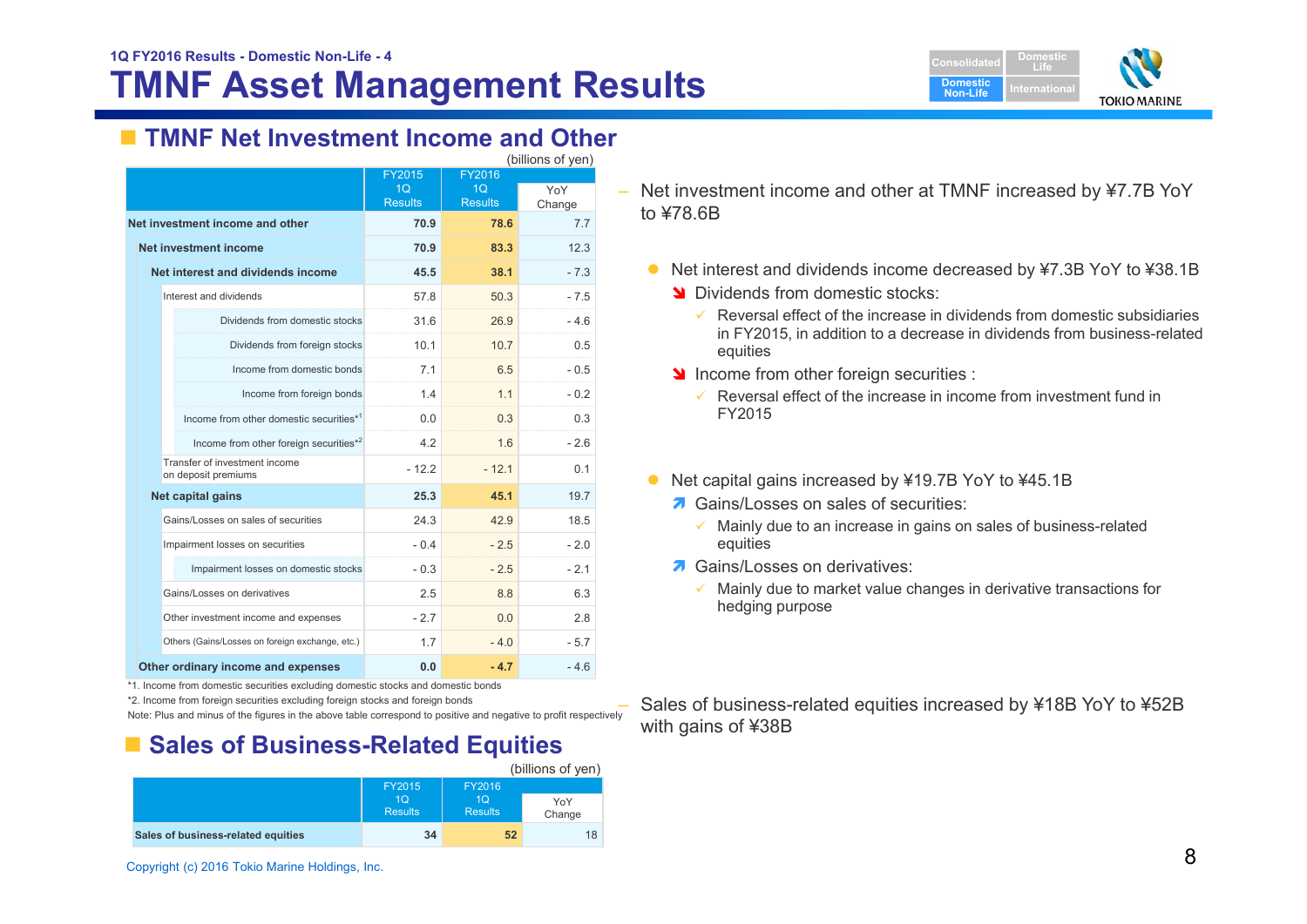

## **Changes in Major P/L Items**

|                                                                                          |                          |                          | (billions of yen) |
|------------------------------------------------------------------------------------------|--------------------------|--------------------------|-------------------|
|                                                                                          | FY2015<br>1 <sub>O</sub> | FY2016<br>1 <sub>O</sub> | YoY               |
|                                                                                          | <b>Results</b>           | <b>Results</b>           | Change            |
| <b>Underwriting profit/loss</b>                                                          | 4.2                      | 1.7                      | $-2.4$            |
| (Underwriting profit/loss: excluding<br>provision/reversal of catastrophe loss reserves) | 5.7                      | 3.2                      | $-24$             |
| Net premiums written (Private insurance)                                                 | 30.9                     | 31.4                     | 0.5               |
| Net premiums earned (Private insurance)                                                  | 30.0                     | 30.1                     | 0.1               |
| Net incurred losses (Private insurance)*                                                 | $-16.2$                  | $-16.7$                  | $-0.4$            |
| Natural catastrophe losses                                                               | $-0.0$                   | $-0.2$                   | $-0.2$            |
| Other than above                                                                         | $-16.2$                  | $-16.4$                  | $-0.2$            |
| Business expenses (Private insurance)                                                    | $-10.5$                  | $-10.8$                  | $-0.3$            |
| Provision/Reversal of catastrophe loss reserves                                          | $-1.5$                   | $-1.5$                   | $-0.0$            |
| Fire                                                                                     | $-0.1$                   | $-0.1$                   | $-0.0$            |
| Auto                                                                                     | $-1.0$                   | $-1.0$                   | $-0.0$            |
| Net investment income (loss) and other                                                   | 0.4                      | $-0.0$                   | $-0.4$            |
| Net investment income/loss                                                               | 0.5                      | 0.0                      | $-0.4$            |
| Interest and dividends                                                                   | 1.1                      | 0.9                      | $-0.1$            |
| Impairment losses on securities                                                          | $-0.0$                   | $-0.1$                   | $-0.1$            |
| <b>Ordinary profit/loss</b>                                                              | 4.3                      | 1.3                      | $-3.0$            |
| <b>Extraordinary gains/losses</b>                                                        | 0.1                      | 0.2                      | 0.1               |
| <b>Net income/loss</b>                                                                   | 3.1                      | 1.1                      | $-2.0$            |
| Loss ratio (Private insurance, E/I basis)*                                               | 54.1%                    | 55.5%                    | 1.3pt             |
| <b>Expense ratio</b> (Private insurance)                                                 | 34.0%                    | 34.5%                    | 0.5pt             |
| E/I Combined ratio (Private insurance)*                                                  | 88.1%                    | 89.9%                    | 1.8pt             |

\* Including loss adjustment expenses

(Notes)

1. Plus and minus of the figures in the above table correspond to positive and negative to profit respectively

2. Private insurance includes all lines excluding compulsory automobile liability insurance and residential earthquake insurance

### – Underwriting Profit

#### Decreased by ¥2.4B YoY to ¥1.7B

- $\bullet$  Net premiums written (Private insurance)
	- **1** Increased mainly due to a decrease in premiums ceded in fire, in addition to an increase in auto due to rate revisions in the past and expansion of coverage
- $\bullet$  Net incurred losses (Private insurance)
	- **If** Increased in net incurred losses relating to natural catastrophes mainly due to wind-storm in April
	- Net incurred losses other than the above increased mainly due to an increase in unit claims cost in auto owing to higher unit-repair cost, etc.
- $\bullet$ **Others** 
	- Increase in net provision for underwriting reserves
- ‒ Net Investment Income and Other

Decreased by ¥0.4B YoY to ¥ - 0.0B due to a decrease in interest and dividends income in addition to impairment losses on securities, etc.

‒ Net Income

Accordingly, decreased by ¥2.0B YoY to ¥1.1B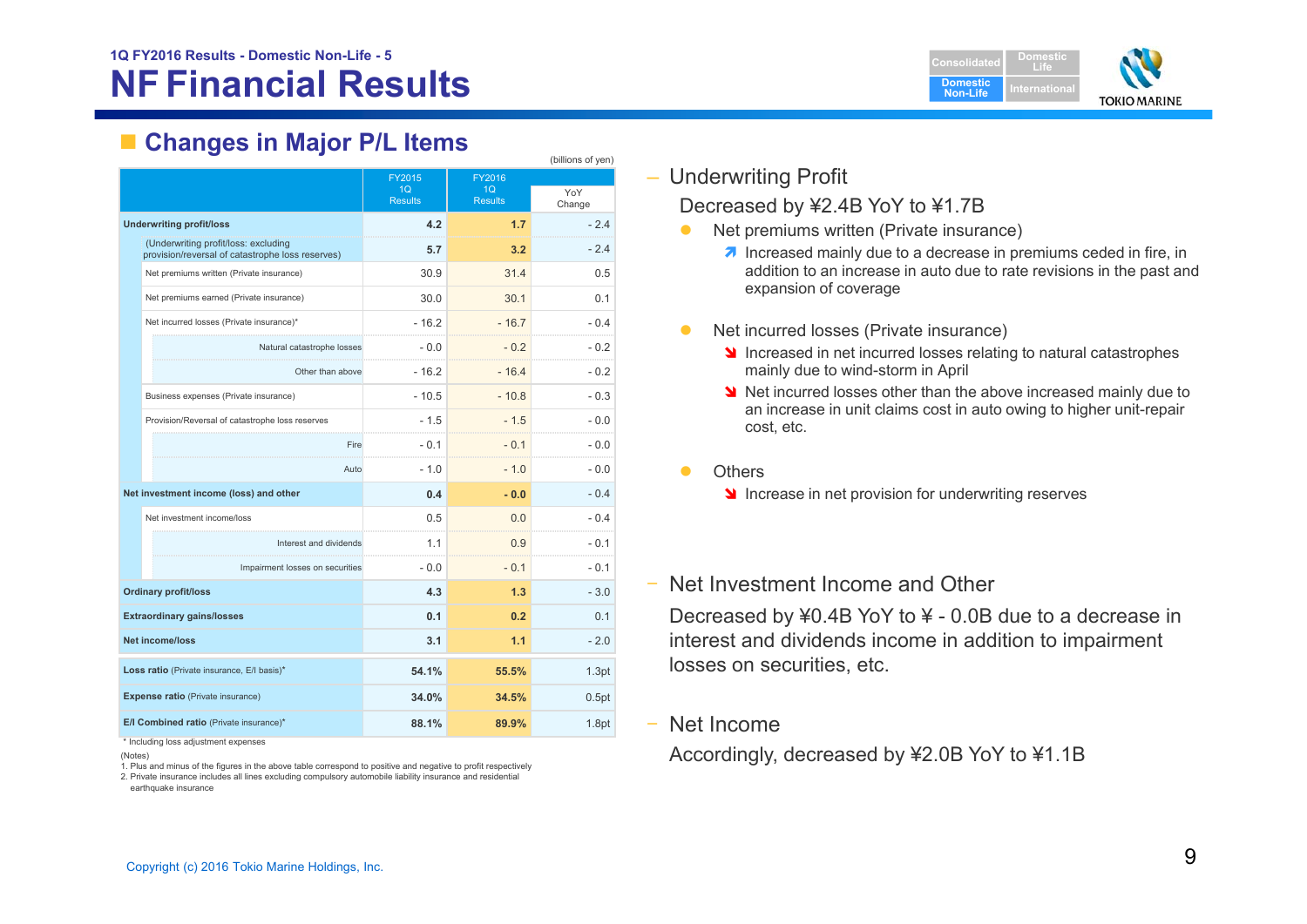

## ■ **Annualized Premiums (ANP)**

|                              |                                          |                |                |        | (billions of yen) |
|------------------------------|------------------------------------------|----------------|----------------|--------|-------------------|
|                              |                                          | FY2015         | FY2016         |        |                   |
|                              |                                          | 1Q             | 1 <sub>O</sub> | YoY    |                   |
|                              |                                          | <b>Results</b> | <b>Results</b> | Change | $\%$              |
|                              | <b>New policies ANP</b>                  | 29.1           | 24.7           | $-4.3$ | $-15.0%$          |
|                              | excluding long-term saving-type products | 19.0           | 22.0           | 3.0    | 16.2%             |
| <b>In-force policies ANP</b> |                                          | 765.1          | 803.0          | 37.8   | 4.9%              |

\* Individual annuity and "*whole life with long-term discount* "

## ■ Key Figures in Financial Accounting

|                              |                                                   |                                            | (billions of yen) |
|------------------------------|---------------------------------------------------|--------------------------------------------|-------------------|
|                              | <b>FY2015</b><br>1 <sub>O</sub><br><b>Results</b> | FY2016<br>1 <sub>O</sub><br><b>Results</b> | YoY<br>Change     |
| <b>Ordinary income</b>       | 329.4                                             | 274.8                                      | $-54.5$           |
| Insurance premiums and other | 188.3                                             | 204.2                                      | 15.8              |
| <b>Net income</b>            | 3.1                                               | 6.2                                        | 3.1               |
| <b>Core operating profit</b> | 6.0                                               | 7.2                                        | 1.1               |

#### – New Policies ANP

- Decreased by 15.0% YoY due to limiting the sales of longterm saving-type products
- Excluding long-term saving type products, increased by 16.2% YoY due to favorable sales in the third sector lines

#### – In-force Policies ANP

- Increased by 4.9% YoY due to an increase in new policies despite lump-sum payout upon maturities in variable annuities
- Excluding the impact of variable annuities, increased by 11.0% YoY

#### – Net Income

- Increased by ¥3.1B YoY to ¥6.2B due to a decrease in net provision for underwriting reserves associated with a decrease in new policies for individual annuities owing to product revision, as well as an improvement in gains/losses on sales of securities, etc.
- – Core Operating Profit
	- Increased by ¥1.1B YoY to ¥7.2B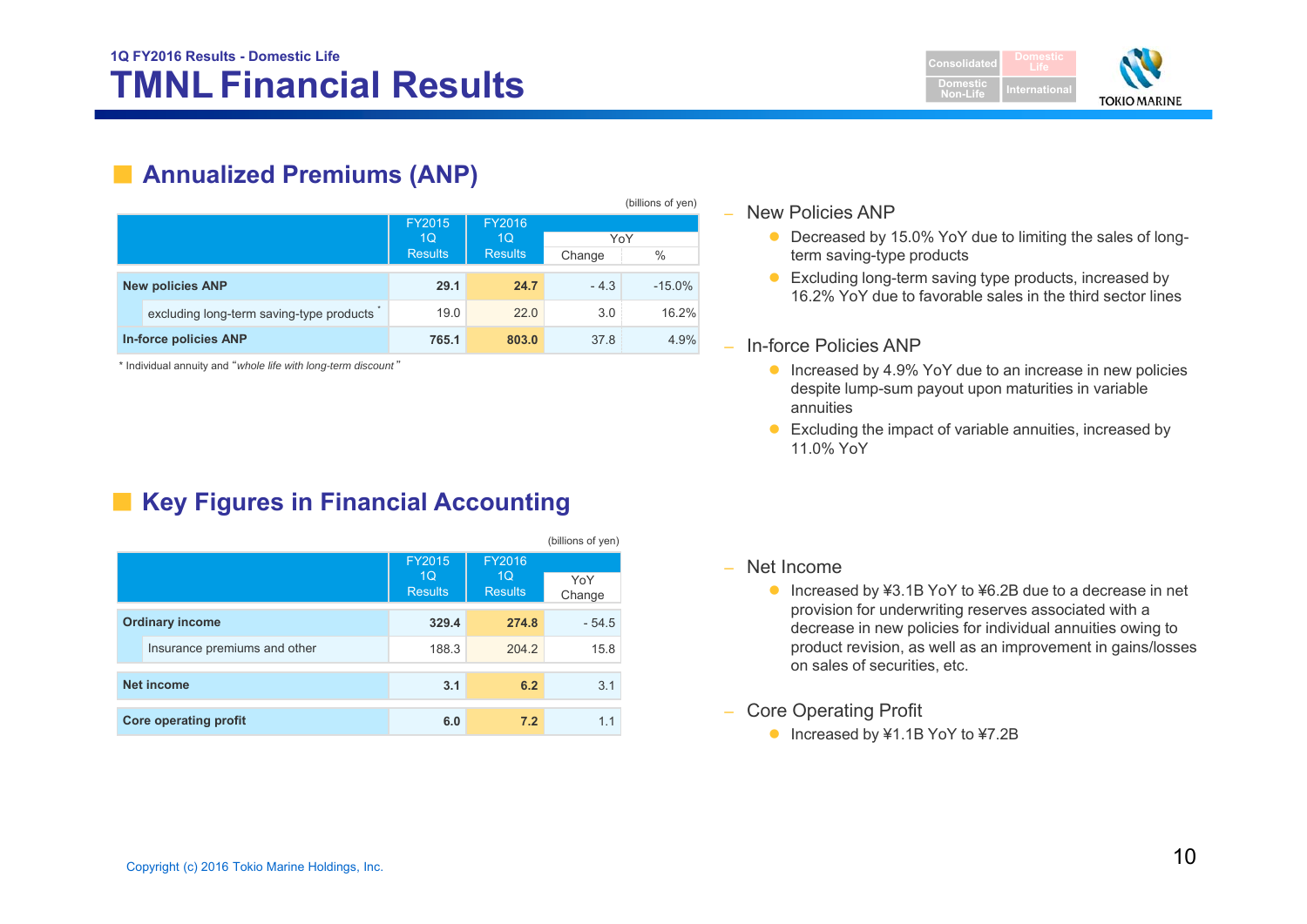## **Net Premiums Written**

| (DIIIIONS OF YELL, EXCEPT TO 170) |                                   |                                      |                                      |        |        |                                                              |  |
|-----------------------------------|-----------------------------------|--------------------------------------|--------------------------------------|--------|--------|--------------------------------------------------------------|--|
|                                   |                                   | FY2015<br>1Q                         | FY2016<br>1Q                         |        |        |                                                              |  |
|                                   |                                   | <b>Results</b>                       | <b>Results</b>                       | YoY    |        | (Ref.)                                                       |  |
|                                   | Applied FX rate<br>(USD/JPY)      | As of end-<br>Mar. 2015<br>JPY 120.1 | As of end-<br>Mar. 2016<br>JPY 112.6 | Change | $\%$   | YoY<br>(Excluding<br>$FX$ effects) <sup><math>2</math></sup> |  |
|                                   | <b>North America</b>              | 166.2                                | 246.9                                | 80.6   | 49%    | 58%                                                          |  |
|                                   | Europe                            | 39.2                                 | 36.4                                 | $-2.7$ | $-7%$  | 0%                                                           |  |
|                                   | South &<br><b>Central America</b> | 28.9                                 | 28.9                                 | $-0.0$ | $-0\%$ | 20%                                                          |  |
|                                   | Asia<br>(incl. Middle East)       | 29.9                                 | 30.1                                 | 0.2    | $1\%$  | 12%                                                          |  |
|                                   | Reinsurance                       | 62.9                                 | 66.8                                 | 3.8    | 6%     | 14%                                                          |  |
|                                   | Total Non-Life <sup>*1</sup>      | 327.3                                | 409.2                                | 81.8   | 25%    | 36%                                                          |  |
| Life                              |                                   | 21.3                                 | 20.3                                 | $-1.0$ | $-5%$  | 3%                                                           |  |
|                                   | <b>Total</b>                      | 348.7                                | 429.5                                | 80.8   | 23%    | 34%                                                          |  |

\*1: Total Non-Life figures include some life insurance figures of composite overseas subsidiaries

\*2: Excluding FX effects due to yen conversion

The above figures of International Insurance Business are the total of foreign branches of TMNF, equity method investees, and non-consolidated companies, etc. which are aligned with the disclosure format of our IR materials from before

 Increased by 23% YoY mainly due to contribution from HCC and the progress of growth measures in each business segment despite the appreciation of the yen

#### North America

(billions of yen, except for  $\theta$ )

**• HCC expanded its specialty insurance products sales** mainly in North America and contributed to the growth of international business

**Domestic Non-Life**

**DomesticLifeInternationa** 

**TOKIO MARINE** 

 $\bullet$  NPWs of Philadelphia and Delphi increased on a local currency basis mainly due to rate increases in renewal book and an increase in new business book, while slightly decreased on a yen basis

#### Europe

 $\bullet$ Decreased mainly due to the appreciation of the yen

South & Central America

 $\bullet$  Almost flat due to yen's appreciation while increased on a local currency basis driven by auto insurance sales growth

Asia (incl. Middle East)

 $\bullet$  Increased mainly due to auto insurance sales growth in India and Thailand

#### **Reinsurance**

 $\bullet$ Increased mainly in non-catastrophe business

#### Life

 $\bullet$  Decreased due to yen's appreciation while increased on a local currency basis mainly due to sales growth in Singapore and Thailand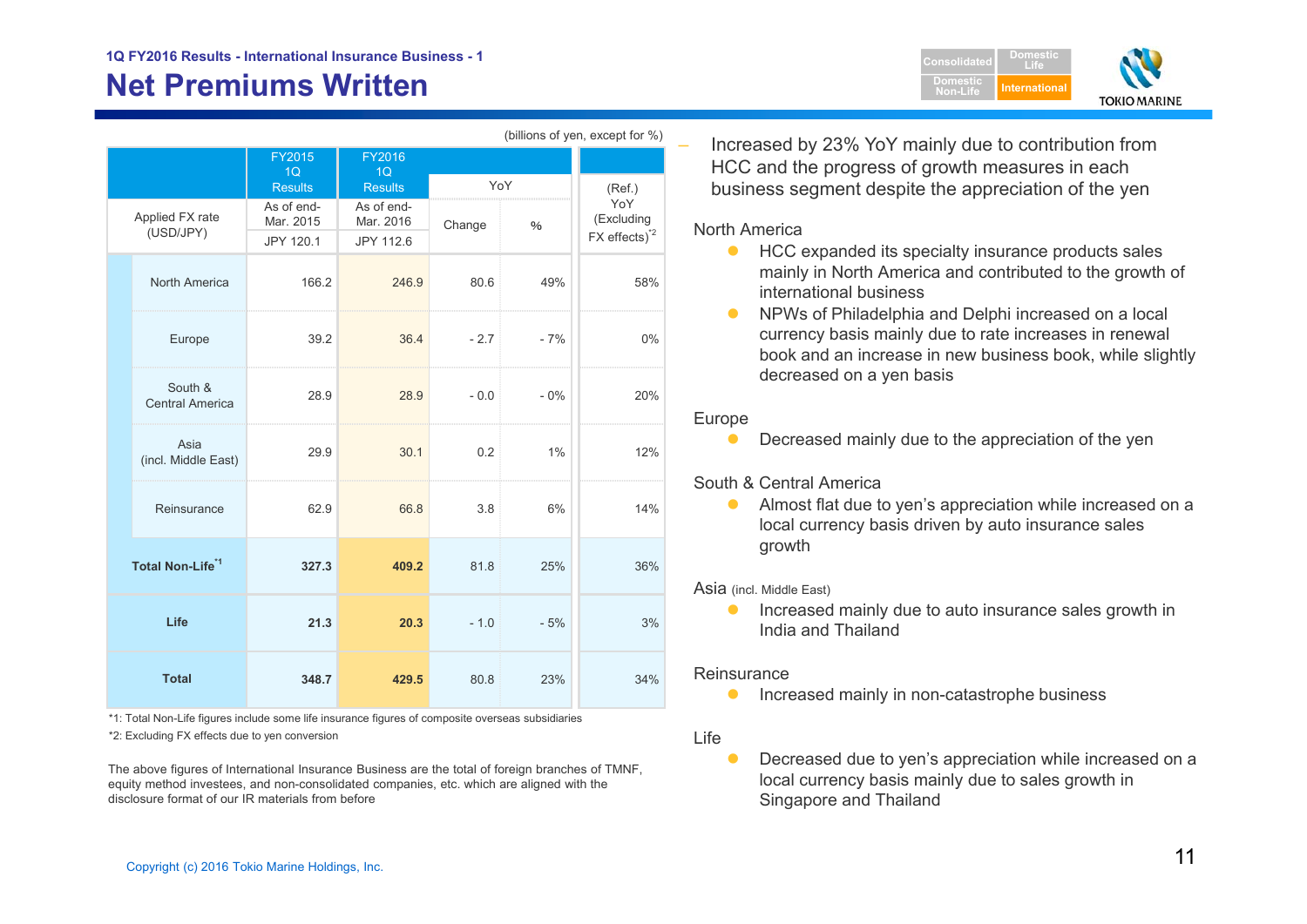## **Business Unit Profits**

| Consolidated                | <b>Domestic</b> |                     |
|-----------------------------|-----------------|---------------------|
| <b>Domestic</b><br>Non-Life | International   |                     |
|                             |                 | <b>TOKIO MARINE</b> |

| (billions of yen, except for %) |                                   |                         |                            |        |        |                                               |  |
|---------------------------------|-----------------------------------|-------------------------|----------------------------|--------|--------|-----------------------------------------------|--|
|                                 |                                   | FY2015                  | FY2016                     |        |        |                                               |  |
|                                 |                                   | <b>Results</b>          | 1Q<br>1Q<br><b>Results</b> |        | YoY    | (Ref.)                                        |  |
| Applied FX rate<br>(USD/JPY)    |                                   | As of end-<br>Mar. 2015 | As of end-<br>Mar. 2016    | Change | $\%$   | YoY<br>(Excluding<br>FX effects) <sup>2</sup> |  |
|                                 |                                   | JPY 120.1               | JPY 112.6                  |        |        |                                               |  |
|                                 | North America                     | 22.2                    | 23.7                       | 1.4    | 7%     | 14%                                           |  |
|                                 | Europe                            | 3.9                     | 5.3                        | 1.4    | 38%    | 52%                                           |  |
|                                 | South &<br><b>Central America</b> | 1.5                     | 0.6                        | $-0.8$ | $-57%$ | $-48%$                                        |  |
|                                 | Asia<br>(incl. Middle East)       | 5.0                     | 1.5                        | $-3.4$ | $-69%$ | $-65%$                                        |  |
|                                 | Reinsurance                       | 2.7                     | 6.1                        | 3.4    | 127%   | 143%                                          |  |
| Total Non-Life <sup>*1</sup>    |                                   | 36.0                    | 37.2                       | 1.1    | 3%     | 14%                                           |  |
| Life                            |                                   | 1.7                     | 2.7                        | 0.9    | 56%    | 68%                                           |  |
| <b>Total</b>                    |                                   | 37.5                    | 39.6                       | 2.0    | 6%     | 16%                                           |  |

\*2: Excluding FX effects due to yen conversion \*1: Total Non-Life figures include some life insurance figures of composite overseas subsidiaries

The above figures of International Insurance Business are the total of foreign branches of TMNF, equity method investees, and non-consolidated companies, etc. which are aligned with the disclosure format of our IR materials from before

 Increased by ¥2.0 billion YoY mainly due to contribution from HCC and the progress of growth measures in each business segment despite the appreciation of the yen.

 The progress was in line with FY2016 projections (¥159.0 billion) with the progress rate of 25%.

#### North America

- **HCC maintained high profitability and contributed to the** growth of international business
- $\bullet$  Philadelphia's profit increased YoY mainly due to expansion of business and a decrease in natural catastrophes
- $\bullet$  Delphi's profit decreased YoY mainly due to realized capital losses on bonds associated with proactive risk reduction, while income return was increased due to increased investment asset

#### Europe

 $\bullet$  Increased mainly due to foreign exchange gains and the reversal effect of large losses in FY2015

#### South & Central America

 $\bullet$ Decreased mainly due to large losses in Brazil

#### Asia (incl. Middle East)

 $\bullet$  Decreased mainly due to the reversal effect of temporary factors in FY2015, and to large losses

#### **Reinsurance**

 $\bullet$  Increased mainly due to an increase of investment income associated with increased investment asset and foreign exchange gains

Life

 $\frac{12}{2}$  Copyright (c) 2016 Tokio Marine Holdings, Inc. 12  $\bullet$  Increased mainly due to an increase of unrealized gains on bonds due to decline of interest rates in Singapore and Thailand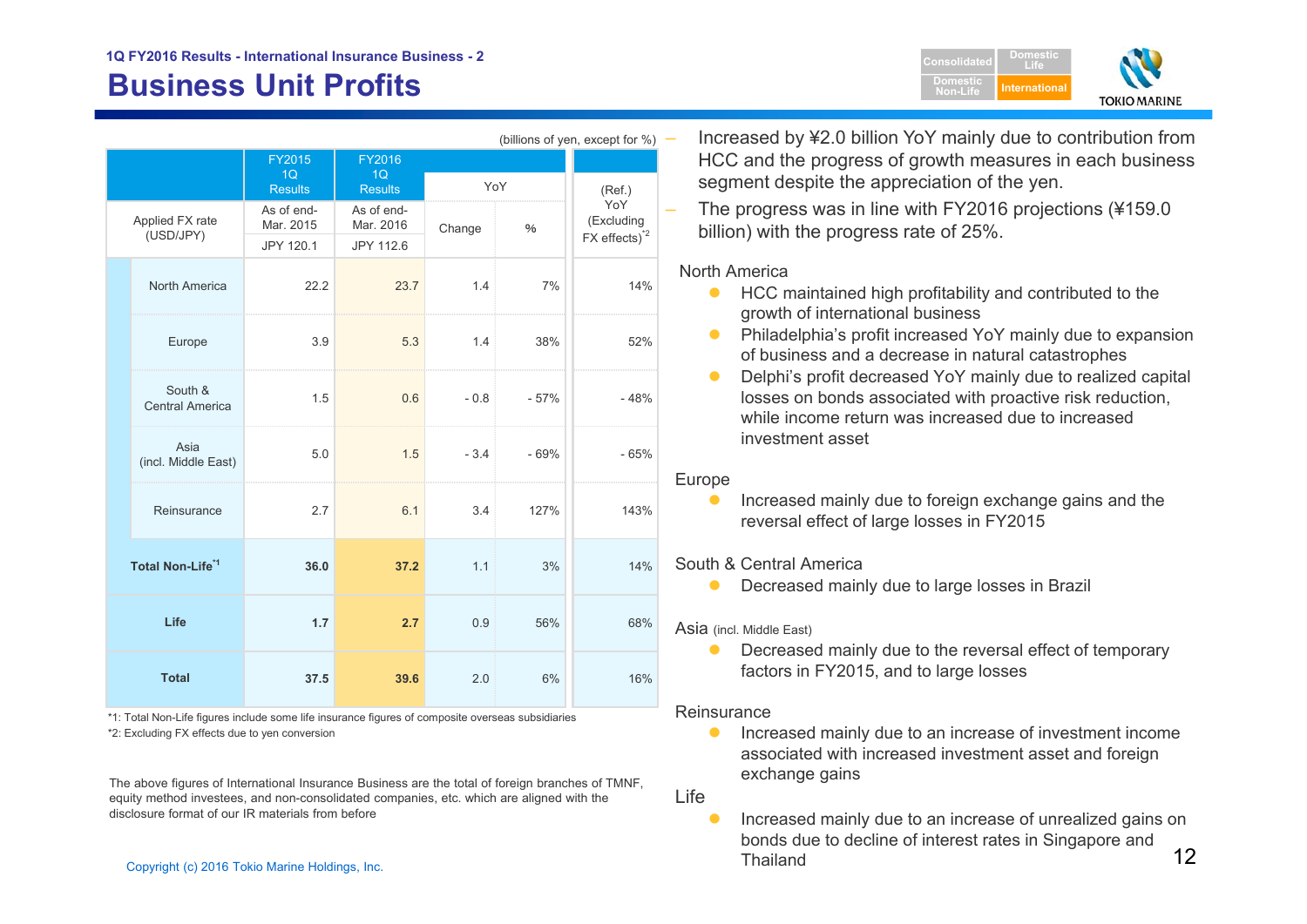## **North America (Breakdown) International**



## **Net Premiums Written**

(billions of yen, except for %)

|                 | <b>FY2015</b><br>1Q     | <b>FY2016</b><br>1Q     |        |                            |               |
|-----------------|-------------------------|-------------------------|--------|----------------------------|---------------|
|                 | <b>Results</b>          | <b>Results</b>          | YoY    |                            | (Ref.)<br>YoY |
| Applied FX rate | As of end-<br>Mar. 2015 | As of end-<br>Mar. 2016 | Change | $\%$                       | (Excluding    |
| (USD/JPY)       | JPY 120.1               | JPY 112.6               |        | $FX$ effects) <sup>*</sup> |               |
| Philadelphia    | 80.6                    | 78.6                    | $-2.0$ | $-3%$                      | 4%            |
| Delphi          | 66.3                    | 66.0                    | $-0.3$ | $-0\%$                     | 6%            |
| <b>HCC</b>      |                         | 82.8                    | 82.8   | -                          |               |

## **Business Unit Profits**

(billions of yen, except for %)

|                 | <b>FY2015</b>           | <b>FY2016</b>           |                |                   |                          |
|-----------------|-------------------------|-------------------------|----------------|-------------------|--------------------------|
|                 | 1Q<br><b>Results</b>    | 1Q<br><b>Results</b>    | YoY            |                   | (Ref.)                   |
| Applied FX rate | As of end-<br>Mar. 2015 | As of end-<br>Mar. 2016 | Change<br>$\%$ | YoY<br>(Excluding |                          |
| (USD/JPY)       | <b>JPY 120.1</b>        | JPY 112.6               |                |                   | FX effects) <sup>*</sup> |
| Philadelphia    | 9.5                     | 10.6                    | 1.1            | 12%               | 19%                      |
| Delphi          | 10.8                    | 2.0                     | $-8.8$         | $-81%$            | $-80%$                   |
| <b>HCC</b>      |                         | 10.3                    | 10.3           | -                 |                          |

\* Excluding FX effects due to yen conversion